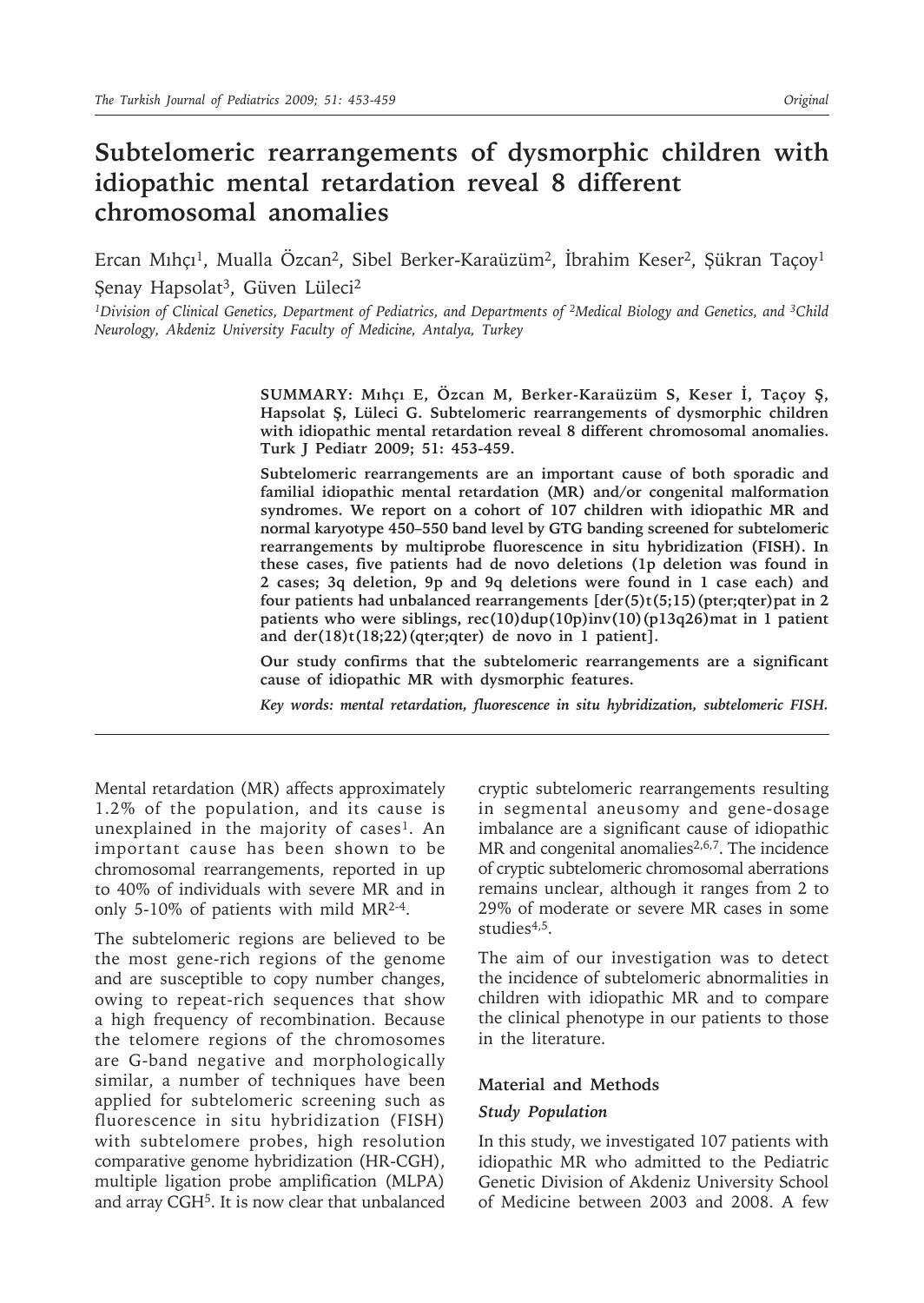patients had developmental delay in the first application and follow-up revealed MR by agerelated tests. If the patient's age was below six years, we used Goodenough-Harris drawing test. For those above six years, Wechsler Intelligence Scale for Children Revised test was used. An intelligence quotient (IQ) score below 70 was used as MR criterion for ageappropriate applicable patients.

All the patients were preselected by clinical geneticists using the five-item checklist of De Vries et al.6. The checklist includes: 1) Family history of MR, 2) Prenatal growth retardation, 3) Postnatal growth abnormalities, 4)  $\geq$ 2 facial dysmorphic features, and  $5) \geq 1$  nonfacial dysmorphic features and/or congenital abnormalities. All of the patients should have had at least four of these criteria and a normal karyotype on the GTG-banded cytogenetics at the 450-550 band resolution. We ruled out recognizable syndromes and metabolic diseases in patients as the etiology of MR.

### *Cytogenetic and FISH Studies*

Metaphases were prepared from peripheral blood lymphocytes according to standard cell cultures techniques. Chromosomes were analyzed using GTG banding 450-550 band resolution levels according to ISCN 20058. For each patient, a minimum of 20 metaphases were analyzed.

Fluorescence in situ hybridization (FISH) studies of the subtelomeric regions were performed using Chromoprobe Multiprobe-T System kit (Cytocell, UK) according to the protocol recommended by the manufacturer. Hybridized metaphase spreads were analyzed using Zeiss Axioplan 2 epifluorescence microscope. Images were captured by CCD camera and analyzed using an imaging system with MacProbe software v.4.1. For each chromosome, at least five metaphases were examined. More than 10 cells were analyzed for the particular chromosome if an aberration was detected. In all positive cases, the karyotype was also analyzed retrospectively by conventional cytogenetic study.

When positive cases were detected, FISH analyses with subtelomeric probes were performed in the proband's parents and in the relatives with idiopathic MR and dysmorphic features. In those patients who were shown

454 *Mıhçı E, et al The Turkish Journal of Pediatrics • September - October 2009*

to have subtelomeric rearrangements, written informed consent was provided for medical presentation.

### **Results**

In this study, we analyzed 107 children who had normal karyotype by GTG banding using subtelomeric region-specific FISH probes. Each patient had idiopathic MR and dysmorphic features. Subtelomeric chromosomal rearrangements were detected in 9 of 107 (8.4%) patients (2 of them were siblings). Except for one case, retrospective cytogenetic analysis of all FISH-positive patients was normal. We investigated parental subtelomeric chromosomal regions by FISH, using subtelomeric regionspecific probes. The subtelomeric chromosomal rearrangements were found to be familial in three patients, two of whom were siblings. In all others, the chromosomal rearrangements appeared to be de novo. The clinical and FISH findings of 9 patients are presented in Table I. Facial appearances of the patients are shown in Figure 1 and FISH images of the patients are shown in Figure 2.

## **Discussion**

Cryptic unbalanced subtelomeric rearrangements represent a significant cause of MR associated with congenital anomalies. Despite a number of studies, the prevalence of these rearrangements in clinic populations remains unclear<sup>9,10</sup>. According to clinical inclusion criteria and the size of the study populations, the incidence ranges from 2% to 29% in developmental delay populations5,6. We previously reported the frequency of the subtelomeric rearrangements as  $20\%$  in a smaller study<sup>11</sup>. In the present study, all patients  $(n=107)$  were selected by clinical geneticists using the five-item checklist provided by de Vries et al.<sup>6</sup>. We found eight different subtelomeric rearrangements in nine patients, and the prevalence of subtelomeric chromosomal rearrangements was found to be 8.4%. Our results confirm that a clinical checklist can improve the detection rate of cryptic subtelomeric chromosomal aberrations in the subtelomeric FISH studies. Until recently, multiprobe FISH was used to detect deletions and duplications in the patients with balanced or unbalanced chromosomal rearrangements. However, it was recognized that using multiprobe FISH for the screening led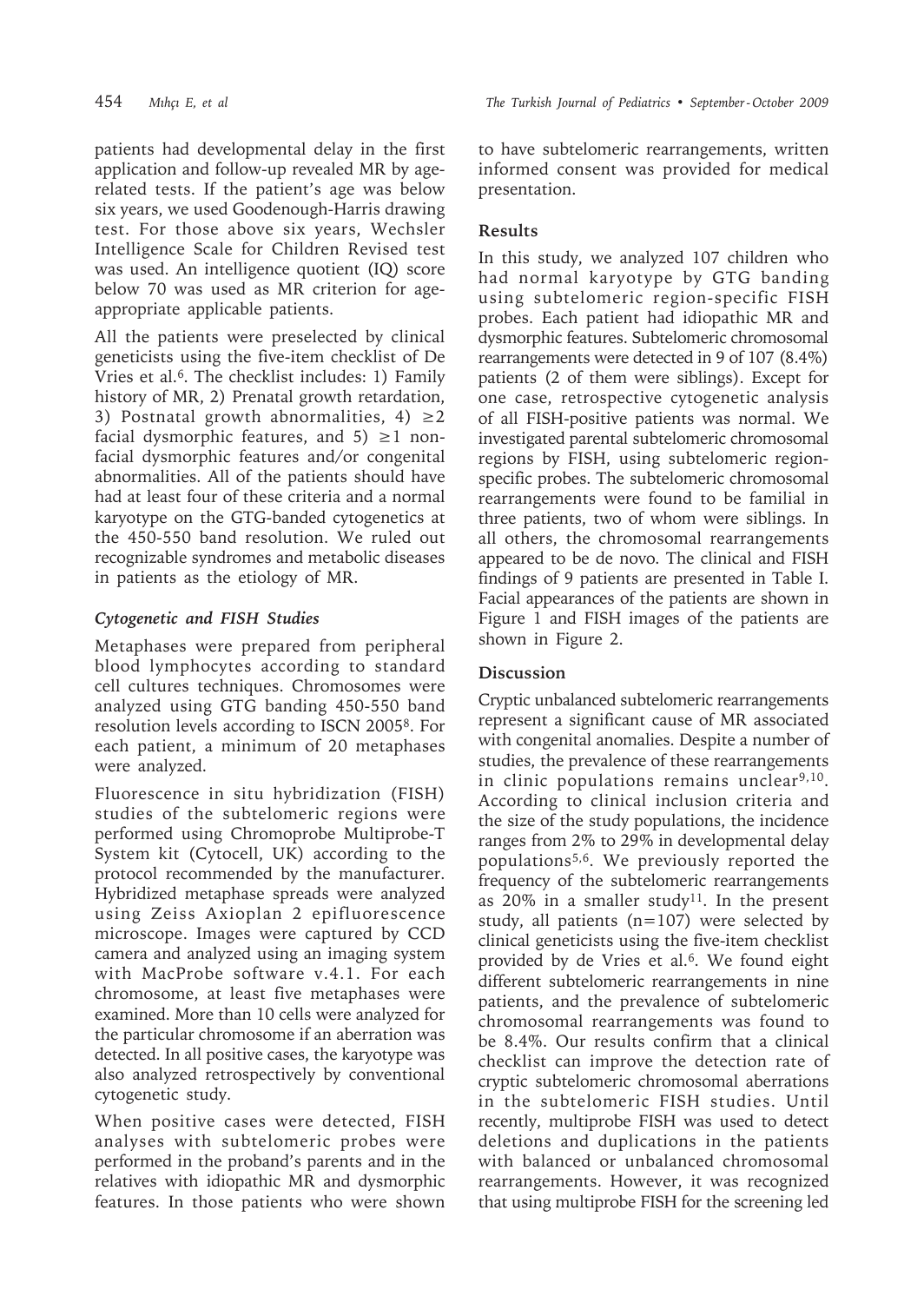|                                 |                                                                                                                                                | Table I. The Clinical and FISH Findings of                                                                                                                                                                          |                                                                                                    | 9 Patients (Part 1)                                                                                                                                                                                          |                                                                                              |
|---------------------------------|------------------------------------------------------------------------------------------------------------------------------------------------|---------------------------------------------------------------------------------------------------------------------------------------------------------------------------------------------------------------------|----------------------------------------------------------------------------------------------------|--------------------------------------------------------------------------------------------------------------------------------------------------------------------------------------------------------------|----------------------------------------------------------------------------------------------|
| Patients                        |                                                                                                                                                |                                                                                                                                                                                                                     |                                                                                                    |                                                                                                                                                                                                              | LC.                                                                                          |
| Subtelomeric FISH               | 46, XX, ish del (1)(pter-)                                                                                                                     | $46$ , XX, ish del $(1)(\text{pter}-)$                                                                                                                                                                              |                                                                                                    | 46, XX, ish del $(3)$ (qter-) 46,XX, ish del $(9)$ (pter-)                                                                                                                                                   | $46, XX$ , ish del $(9)$ (qter-)                                                             |
| Parental karyotype              | Normal                                                                                                                                         | Normal                                                                                                                                                                                                              | Normal                                                                                             | Normal                                                                                                                                                                                                       | Normal                                                                                       |
| Age                             | 11 months                                                                                                                                      | 12 months                                                                                                                                                                                                           | 5 years                                                                                            | 7 years                                                                                                                                                                                                      | 5 years                                                                                      |
| Sex                             | Female                                                                                                                                         | Female                                                                                                                                                                                                              | Female                                                                                             | Female                                                                                                                                                                                                       | Female                                                                                       |
| Weight kg/(centile)             | $7/ (3)$                                                                                                                                       | $11/$ (90)                                                                                                                                                                                                          | 16/(10-25                                                                                          | 20.5/(10-25)                                                                                                                                                                                                 | 19/ (50)                                                                                     |
| Height cm/(centile)             | $67/(10-25)$                                                                                                                                   | $70/ (25-50)$                                                                                                                                                                                                       | 107(50)                                                                                            | 117/(50)                                                                                                                                                                                                     | $108 / (25 - 50)$                                                                            |
| Head circumference cm/(centile) | $42.5/$ $(3)$                                                                                                                                  | $42/\ (-3)$                                                                                                                                                                                                         | $46.2 (-3)$                                                                                        | 40.5/(<3)                                                                                                                                                                                                    | $47.2 / (-3)$                                                                                |
| Craniofacial features           | · Downslanting palpebral fissures<br>• Large anterior fontanel<br>• Small and deep-set eyes<br>· Long eyelashes<br>· Micrognathia<br>Synophrys | Downslanting palpebral fissures<br>· Large anterior fontanel<br>• Coarse and round face<br>Midfacial hypoplasia<br>Epicanthal folds<br>Microphthalmia<br>Deep-set eyes<br>• Low hairline<br>Short neck<br>Synophrys | • Narrow frontal area<br>· Sparse eyebrows<br>• Prominent nose<br>• Deep-set eyes<br>· Sparse hair | · Upslanting palpebral fissures<br>Short nose with flat bridge<br>Highly-arched palate<br>· Prominent forehead<br>Arched eyebrows<br>Epicanthal folds<br>· Trigonocephaly<br>· Hypertelorism<br>Flat occiput | · Downslanting palpebral fissures<br>· Midfacial hypoplasia<br>• Low-set ears<br>· Synophrys |
| Extremity abnormalities         | · Proximal implantation of thumbs<br>· Drumstick terminal phalanges<br>Small hands and feet<br>· Nail hypoplasia<br>· Clinodactyly             | · Bilateral single transverse crease<br>Small hands and feet<br>· Clinodactyly                                                                                                                                      | · Clinodactyly                                                                                     | Bilateral metacarpophalangeal shortness<br>Bilateral toe anomalies*<br>· Hyperconvex nails<br>• Long toes                                                                                                    | · Sidney line on left palmar area<br>· Clinodactyly                                          |
| Other                           | • Widely spaced nipples                                                                                                                        | Widely spaced nipples<br>· Hyperphagia<br>Self-abuse                                                                                                                                                                |                                                                                                    | · Widely spaced nipples                                                                                                                                                                                      | • Absent deep tendon reflexes                                                                |
| Mental retardation              | $\stackrel{*}{\ast}$                                                                                                                           | $\stackrel{*}{\phantom{}_{\ast}}$                                                                                                                                                                                   |                                                                                                    | $^{+}$                                                                                                                                                                                                       |                                                                                              |
| Hypotonia                       |                                                                                                                                                |                                                                                                                                                                                                                     |                                                                                                    |                                                                                                                                                                                                              |                                                                                              |
| Score                           |                                                                                                                                                |                                                                                                                                                                                                                     | 4                                                                                                  | 4                                                                                                                                                                                                            |                                                                                              |
| ECHO                            | ASD, PDA**                                                                                                                                     | ASD, PDA**                                                                                                                                                                                                          |                                                                                                    | $\text{ASD}^{**}$                                                                                                                                                                                            | Tricuspid and mitral valves insufficiency                                                    |
| Cranial MRI                     | Non-communicating hydrocephalus                                                                                                                | Frontal lobes atrophy and myelination defect Normal                                                                                                                                                                 |                                                                                                    |                                                                                                                                                                                                              | Normal                                                                                       |
|                                 |                                                                                                                                                | FISH: Fluorescence in situ hybridization. MRI: Magnetic resonance imaging. ASD: Atrial septal defect. PDA: Patent ductus arteriosus.                                                                                |                                                                                                    |                                                                                                                                                                                                              |                                                                                              |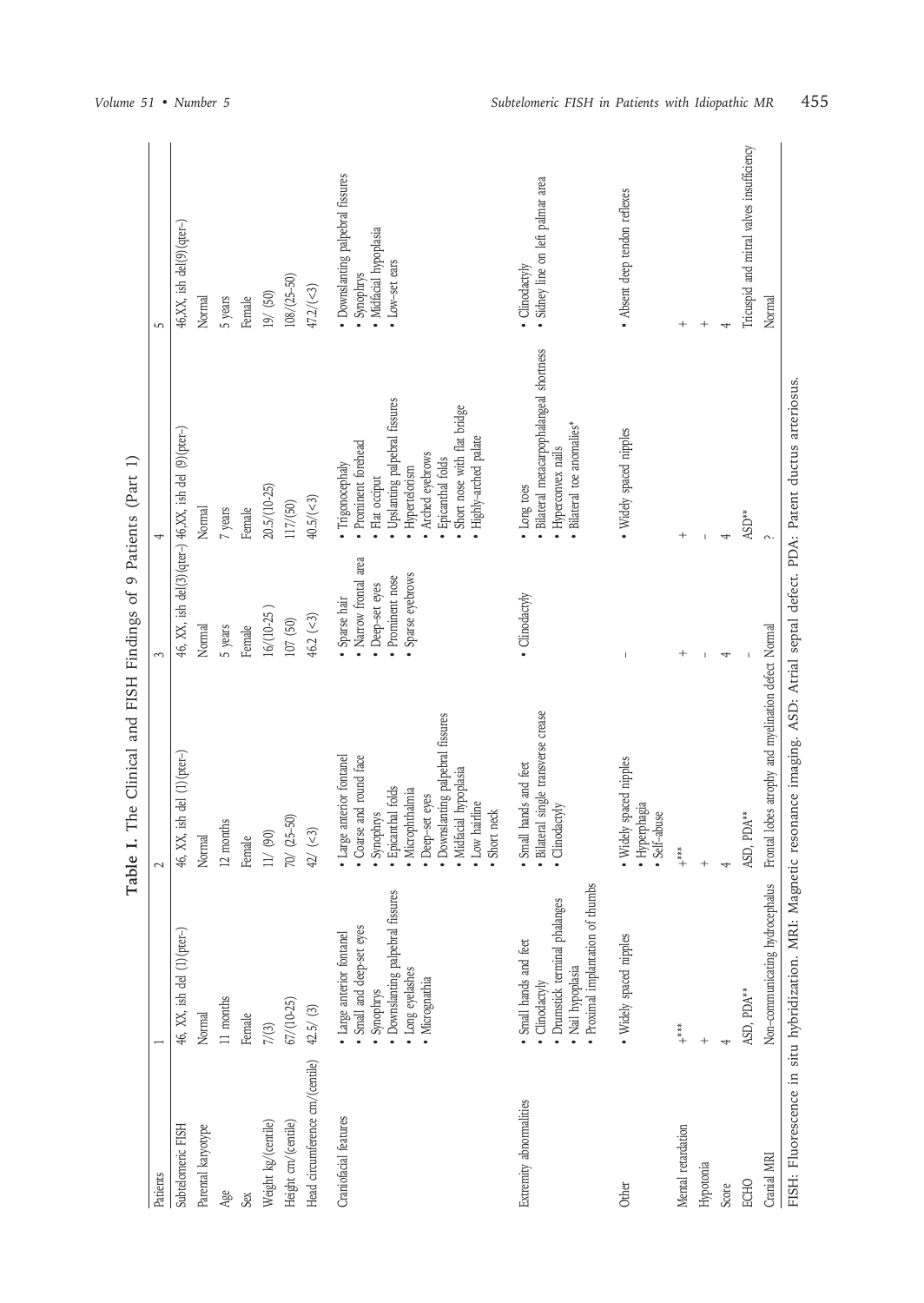| Patients                                      | $\circ$                                                                                                                                                                                                         | $\overline{ }$                                                                                            | $\infty$                                                                                                                                                                    | 9                                                                                                                                                                                                                                                     |
|-----------------------------------------------|-----------------------------------------------------------------------------------------------------------------------------------------------------------------------------------------------------------------|-----------------------------------------------------------------------------------------------------------|-----------------------------------------------------------------------------------------------------------------------------------------------------------------------------|-------------------------------------------------------------------------------------------------------------------------------------------------------------------------------------------------------------------------------------------------------|
|                                               |                                                                                                                                                                                                                 |                                                                                                           |                                                                                                                                                                             |                                                                                                                                                                                                                                                       |
| Subtelomeric FISH                             | 46, XX,ish der (5) t(5; 15) (pter-; qter+) pat                                                                                                                                                                  | 46, XY, ish der(15) t(5; 15) (pter+; qter-)pat                                                            | 46, XX.ish rec(10)dup(10p) (inv) (10) (p13q26)mat                                                                                                                           | 46, XX, ish der (18) t(18; 22) (qter-; qter+)                                                                                                                                                                                                         |
| Parental karyotype                            | Father: 46,XY.ish t(5;15) (pter; qter                                                                                                                                                                           | Father: 46,XY.ish t(5;15) (pter;qter)                                                                     | Mother: 46,XX, inv(10) (p13q26)                                                                                                                                             | Normal                                                                                                                                                                                                                                                |
| Age                                           | 3 years                                                                                                                                                                                                         | 2 years                                                                                                   | 12 months                                                                                                                                                                   | $2$ months $\,$                                                                                                                                                                                                                                       |
| Sex                                           | Female                                                                                                                                                                                                          | Male                                                                                                      | Female                                                                                                                                                                      | Female                                                                                                                                                                                                                                                |
| Weight (kg/centile)                           | $13.5/(10-25)$                                                                                                                                                                                                  | $4.8 / (-3)$                                                                                              | $6.8 / (-3)$                                                                                                                                                                | 2.4/(<3)                                                                                                                                                                                                                                              |
| Height (cm/centile)                           | $92/(25-50)$                                                                                                                                                                                                    | $60/(-3)$                                                                                                 | $71\; (\leq\! 3)$                                                                                                                                                           | $49/(-3)$                                                                                                                                                                                                                                             |
| Head circumference (cm/centile)               | $43/\ (-3)$                                                                                                                                                                                                     | 39.5/(<3)                                                                                                 | 43.5 $(3)$                                                                                                                                                                  | $34/(-3)$                                                                                                                                                                                                                                             |
| Craniofacial features                         | · Downslanting palpebral fissures<br>• Posterior rotated pinnae<br>· Prominent nasal root<br>Broad nasal bridge<br>· Preauricular tags<br>· Epicanthal folds<br>· Hypertelorism<br>· Malocclusion<br>Strabismus | · Upslanting palpebral fissures<br>· Large anterior fontanel<br>· Highly arched palate<br>· Hypertelorism | · Flattened palpebral fissures<br>· Prominent epicanthus<br>Short and broad nose<br>Micrognathia<br>Low-set ears<br>Cleft palate<br>Flat occiput<br>Short neck              | · Downslanting palpebral fissures<br>· Low-set and dysplastic ears<br>· Large anterior fontanel<br>Prominent forehead<br>· Epicanthal folds<br>· Thin upper lip<br>· Hypertelorism<br>Short eyelids<br>· Micrognathia<br>· Cleft palate<br>Short nose |
| Extremity abnormalities                       | · Hyperactive deep tendon reflexes<br>· Unilateral simian line<br>· Bilateral pes planus                                                                                                                        | • Pectus carinatum                                                                                        | · Clinodactyly                                                                                                                                                              | · Small hands                                                                                                                                                                                                                                         |
| Other                                         | vertebrae<br>• Fusion on the 2nd-3rd cervical<br>· Umbilical hernia                                                                                                                                             |                                                                                                           | · Labia major hypoplasia                                                                                                                                                    | · Sacral dimple                                                                                                                                                                                                                                       |
| Mental retardation                            |                                                                                                                                                                                                                 | $^{+}$                                                                                                    | $\overset{*}{+}$                                                                                                                                                            | $^{+}$                                                                                                                                                                                                                                                |
| Hypotonia                                     |                                                                                                                                                                                                                 |                                                                                                           |                                                                                                                                                                             | $+$                                                                                                                                                                                                                                                   |
| Score                                         |                                                                                                                                                                                                                 |                                                                                                           |                                                                                                                                                                             |                                                                                                                                                                                                                                                       |
| ECHO                                          | Normal                                                                                                                                                                                                          | Normal                                                                                                    |                                                                                                                                                                             | ASD, PS                                                                                                                                                                                                                                               |
| Cranial MRI                                   |                                                                                                                                                                                                                 | Thin corpus callosum                                                                                      | Normal                                                                                                                                                                      | $\sim$                                                                                                                                                                                                                                                |
| septal defect defect. PS: Pulmonary stenosis. | * 3 <sup>rd</sup> and 4 <sup>th</sup> toes of both feet were short and back                                                                                                                                     |                                                                                                           | ** FISH: Fluorescence in situ hybridization. sASD: Secundum atrial septal defect. ASD: Atrial septal defect. PDA: Patent ductus arteriosus. SubAoVSD: Subaortic ventricular |                                                                                                                                                                                                                                                       |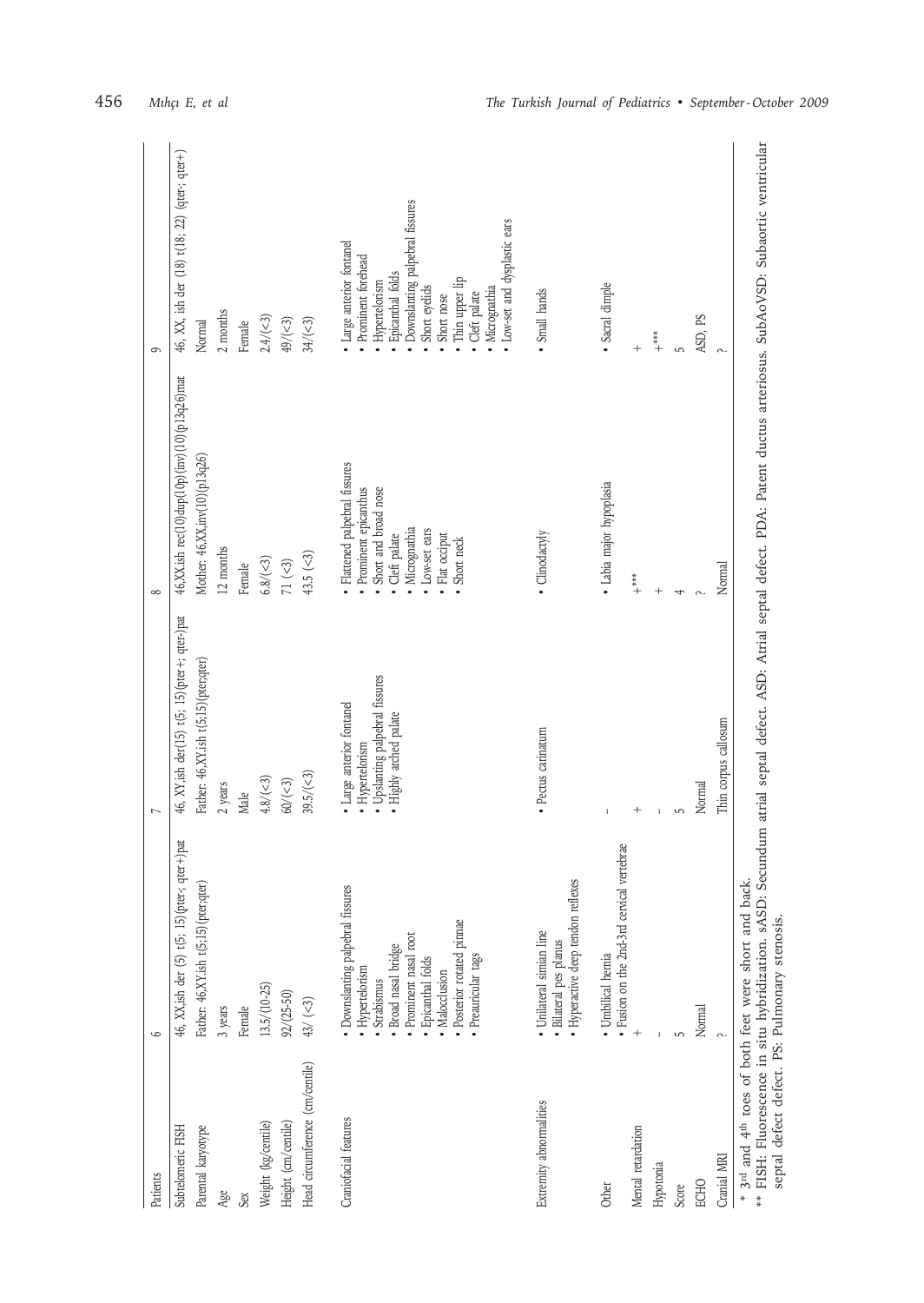

**Fig. 1.** Overview of nine cases.



**Fig. 2.** FISH images of the subtelomeric rearrangements described in this study: (1 and 2) 1p subtelomere deletion; (3) 3q subtelomere deletion; (4) 9p subtelomere deletion; (5) 9q subtelomere deletion; (6a) monosomy of subtelomeric region of 5p; (6b) trisomy of subtelomeric region of 15 q; (7a) trisomy of subtelomeric region of 5 p; (7b) monosomy of subtelomeric region of 15q; (8) duplication of the subtelomeric region of 10p (9a) monosomy of subtelomeric region of 18q; (9b) trisomy of subtelomeric region of 22q.

to a considerably high rate of false positivity<sup>12</sup>. Hence, Park et al.<sup>12</sup> suggested that if any cryptic subtelomeric anomalies were found using multiprobe FISH, this rearrangement should be confirmed using single probe FISH with specific targeting. However, in our study, we did not perform single probe FISH for confirmation. There are a few methods that can be used such as comparative genome hybridization, MLPA and microsatellite marker analysis<sup>4</sup>. Even if these methods may be more sensitive than multiprobe FISH, they can only define

unbalanced rearrangements, while multiprobe FISH method can define both balanced and unbalanced rearrangements, making it a more advantageous method.

The frequency of the deletion of short arm of chromosome 1 (1p36) is known as recurrent chromosomal microdeletion syndrome<sup>13,14</sup>. Deletion of this chromosomal band can be difficult to detect by GTG banding. Our two patients had findings consistent with the most characteristic dysmorphic features of 1p deletion (Table I)<sup>14-16</sup>. In the literature, hydrocephalus and hearing loss were noted frequently in monosomy  $1p^{15}$ . However, our cases had non-communicating hydrocephalus without hearing loss.

A subtelomeric deletion of chromosome 3q was present in one case. Thus far, only eight cases of 3q microdeletion syndrome have been reported17-19. Our case has MR, dysmorphic features and microcephaly (Table I), similar to the reported cases.

Trigonocephaly and upward-slanting palpebral fissures are usually noted in patients with 9p deletion syndrome<sup>20</sup>, and these findings were present in our case (Table I). Variable types of congenital heart disease such as ventricular septal defect (VSD), patent ductus arteriosus (PDA) and pulmonic stenosis (PS) are reported in one-third to one-half of patients with 9p deletion syndrome21. Our case had an isolated atrial septal defect (ASD).

Until now, 22 patients have been reported with a cryptic subtelomeric deletion of 9q. It has been suggested that microdeletion 9qter represents a novel MR syndrome. The minimum critical region responsible for 9q subtelomeric deletion syndrome (9q-) is approximately 1.2 Mb and encompasses at least 14 genes. Some striking similarities between cytogenetically visible 9qter deletion and a subtelomeric deletion of 9q suggest the presence of a common critical region in the subtelomeric domain<sup>22,23</sup>. Our case (Case 5) had all of the clinical findings observed with 9q deletion (Table I), and also had minimal tricuspid and mitral valve insufficiency.

The occurrence of subtelomeric chromosomal rearrangements can be de novo or can be derived from familial translocations. In this study, we detected a cryptic familial unbalanced translocation between subtelomeric regions of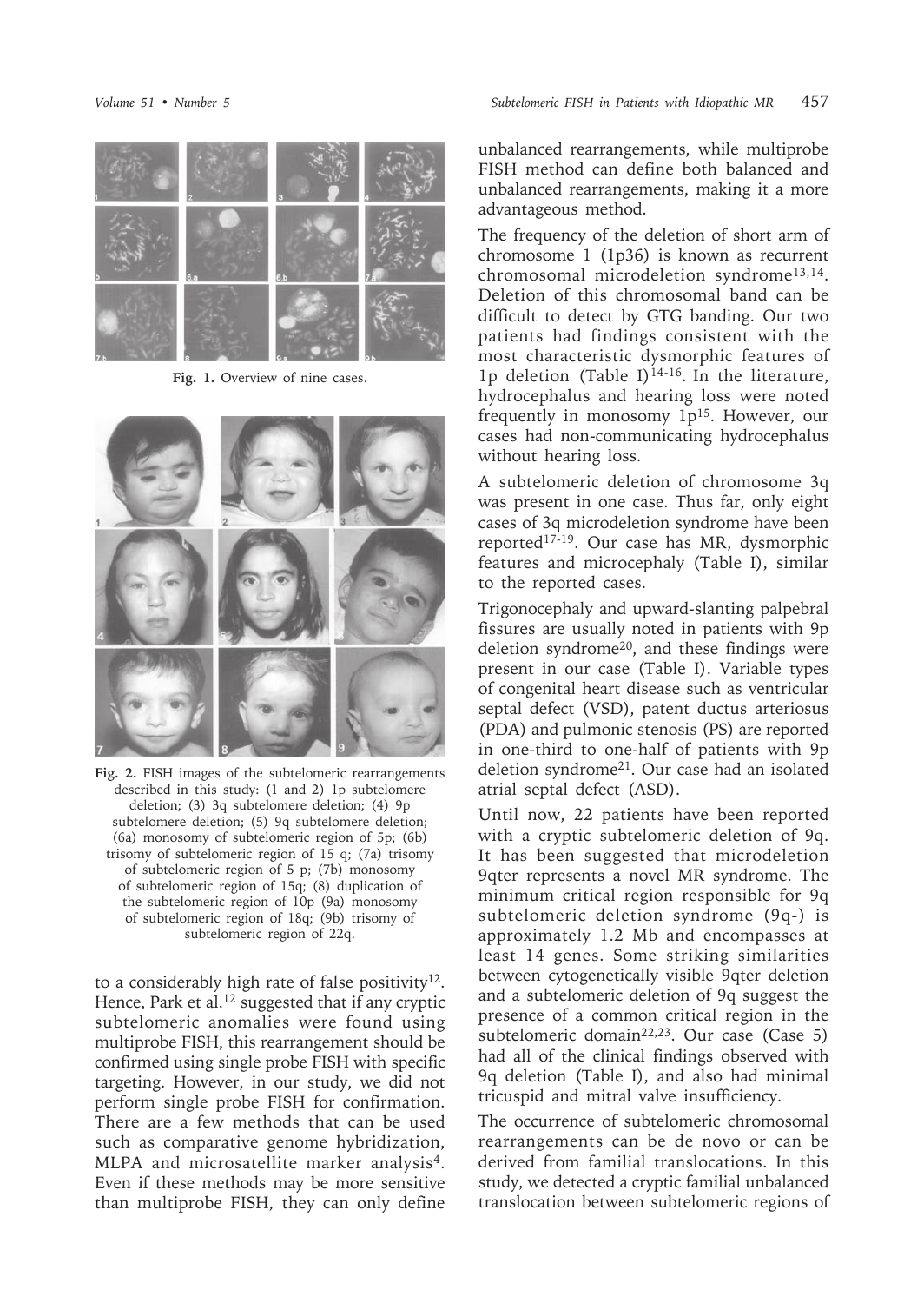chromosome 5p and 15q, inherited from their father, in two siblings. In approximately 90% of patients, 5p deletion occurs de novo, and in 10%, it results from a parental balanced translocation<sup>24-26</sup>. In one of the two siblings, partial monosomy for subtelomeric region of chromosome 5p and partial trisomy for subtelomeric region of chromosome 15q resulting from inheritance of chromosomes derived from a paternal balanced translocation. Our case had clinical findings characteristic of 5p deletion syndrome (Cri-du chat). In addition, she had fusion on the 2nd-3rd cervical vertebrae. This finding in monosomy 5p is the first in the literature. The other sibling had a partial trisomy for subtelomeric region of chromosome 5p and partial monosomy for subtelomeric region of chromosome 15q. To our knowledge, partial trisomy of subtelomeric region of 5p has not been reported before. This patient had some dysmorphic features (Table I).

Distal deletions of the terminal long arm of chromosome 15 have been rarely described. Only five patients with pure terminal 15q deletion have been reported in the literature<sup>27</sup>. All of the 15qter deletion cases and ours had similar dysmorphic features. Prenatal and postnatal growth retardation related to the loss of one copy of the IGF1R gene was present in all the 15qter deletion cases and our patient. The IGF1R gene localizes in the 15q26.3. IGF1 receptor is a transmembrane tyrosine kinase receptor that transduces signals corresponding to IGF1 and IGF2. It is well known that IGF1 plays a key role in growth development<sup>27</sup>.

Several patients have been reported with terminal 10p duplication/10q deletion resulting from inheritance of a recombinant chromosome derived from a maternal pericentric inversion<sup>28,29</sup>. The clinical findings of dup(10p)/del(10q) syndrome are more similar to dup(10p) syndrome than to del(10q) syndrome. Some authors report that hypotonia, high-arched/cleft palate, frontal bossing, clubfoot, and nasal abnormalities are described in 50% or more of the cases. Dolichocephaly, wide sutures, frontal bossing, micro/retrognathia and renal defects are frequently seen in patients with dup(10p)/ del(10q)<sup>28</sup>. We detected duplication of 10p13 $\rightarrow$ pter and deletion of 10q26→qter in one patient whose clinical findings were consistent with a case reported by Nomoto et al.30 with duplication  $10p13 \rightarrow$ pter.

In one patient, we detected a cryptic unbalanced de novo translocation between subtelomeric regions of chromosome 18q and 22q. This translocation resulted in a partial monosomy for subtelomeric region of chromosome 18q and partial trisomy for subtelomeric region of chromosome 22q. Terminal deletion of long arm of chromosome 18 is a well-characterized deletion syndrome. Our case had all of the findings with partial trisomy 22 (Table I). In addition, our patient had ASD defect, which is not a classical cardiac finding with partial trisomy 2231.

In summary, our study confirms that the defined clinical selection criteria for the preselection of children with idiopathic MR and dysmorphic features leads to a diagnostic yield of about 8.4% for subtelomeric alterations. In both familial and sporadic cases, the detection of subtelomeric rearrangements is of great importance in offering genetic counseling and prenatal diagnosis. Regardless of whether the use of telomeric FISH may be replaced by CGH array technologies, subtelomeric deletions, if detected, will continue to account for a significant proportion of diagnoses made in this clinical population.

### **Acknowledgements**

The authors thank Dr. Noralane M. Lindor for her helpful comments during the preparation of this manuscript. This study was supported by Research Projects Unit of Akdeniz University.

#### **REFERENCES**

- 1. Bhasin TK, Brocksen S, Avchen RN, Van Naarden Braun K. Prevalence of four developmental disabilities among children aged 8 years-Metropolitan Atlanta Developmental Disabilities Surveillance Program, 1996 and 2000. MMWR Surveill Summ 2006; 55: 1-9.
- 2. Slavotinek A, Rosenberg M, Knight S, et al. Screening for submicroscopic chromosome rearrangements in children with idiopathic mental retardation using microsatellite markers for the chromosome telomeres. J Med Genet 1999; 36: 405-411.
- 3. Joyce CA, Dennis NR, Cooper S, Browne CE. Subtelomeric rearrangements: results from a study of selected and unselected probands with idiopathic mental retardation and control individuals by using high-resolution G-banding and FISH. Hum Genet 2001; 109: 440-451.
- 4. Sogaard M, Tümer Z, Hjalgrim H, et al. Subtelomeric study of 132 patients with mental retardation reveals 9 chromosomal anomalies and contributes to the delineation of submicroscopic deletions of 1p ter, 2q ter, 4p ter, 5q ter and 9q ter. BMC Med Genet 2006; 17: 6-21.